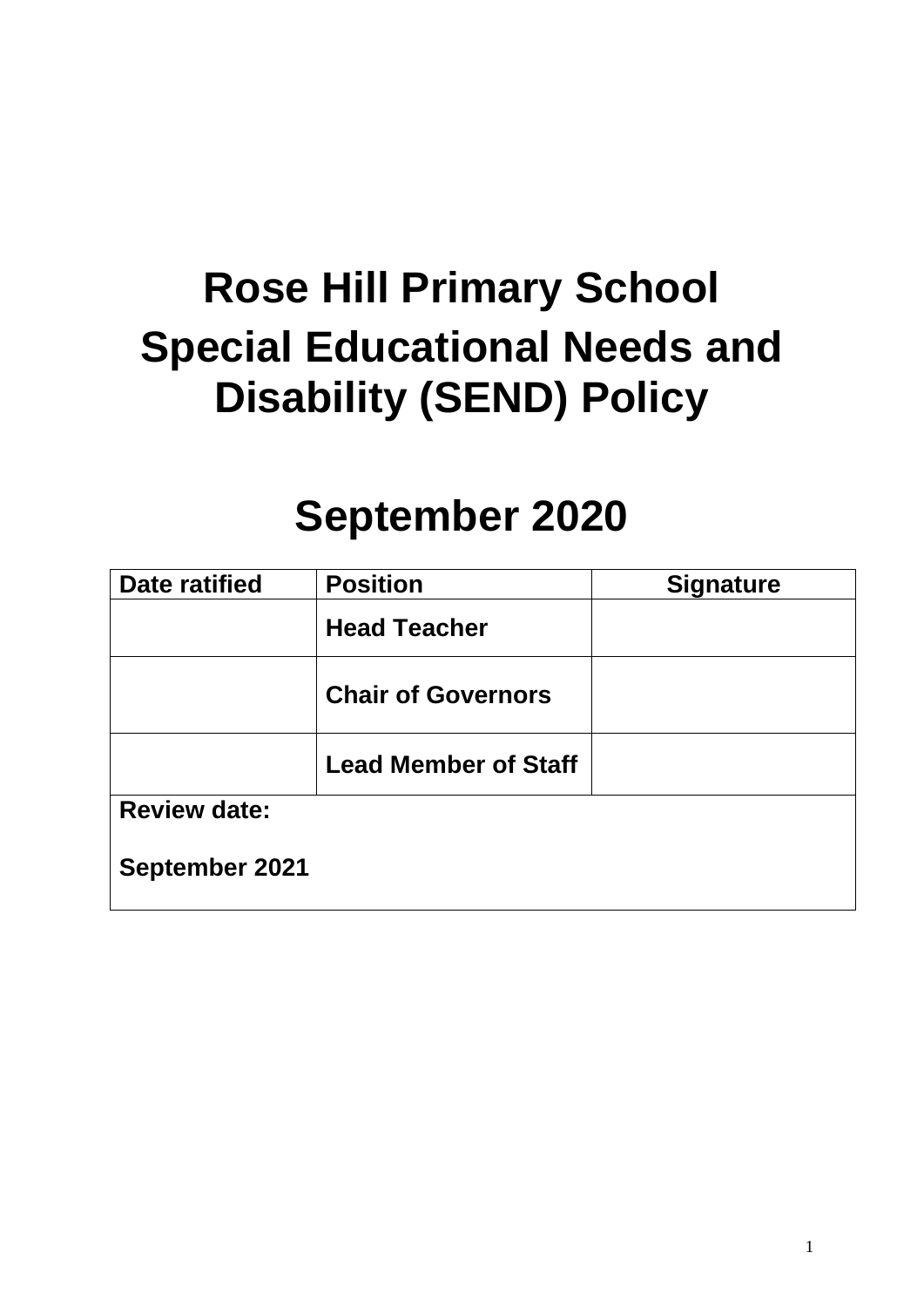# **CONTENTS**

### **SECTION A : SCHOOL AND CHILDCARE ARRANGEMENTS**

- **1.** Definition and aims
- **2.** Roles and responsibilities
- **3.** Co-ordinating and managing provision
- **4.** Admission arrangements
- **5.** Specialisms and special facilities

#### **SECTION B : IDENTIFICATION, ASSESSMENT AND PROVISION**

- **1.** Allocation of resources
- **2.** Identification, assessment and review
- **3.** Curriculum access and inclusion
- **4.** Evaluating success
- **5.** Complaints procedures

#### **SECTION C : PARTNERSHIP WITHIN AND BEYOND THE SCHOOL**

- **1.** Staff development
- **2.** Links with other agencies, organisations and support services
- **3.** Partnership with parents/carers
- **4.** The voice of the child
- **5.** Transfer arrangements

# **SECTION A: SCHOOL ARRANGEMENTS**

#### **A1 DEFINITION**

High quality teaching that is differentiated and personalised will meet the individual needs of the majority of children. Some children need educational provision that is additional and different to this. This is special educational provision under Section 21 of the Children and Families Act 2014.

A child has special educational needs if he or she has a learning difficulty or disability which calls for special educational provision to be made for him or her.

A child of compulsory school age has a learning difficulty or disability if she or he:

- has a significantly greater difficulty in learning than the majority of others of the same age, or
- has a disability which prevents or hinders him or her from making use of educational facilities of a kind generally provided for others of the same age in mainstream schools

#### *Aims and objectives:*

The governors and staff of this school recognise that all children have a right to a broad, balanced, relevant and differentiated curriculum. We aim to create a happy, educationally exciting and positive environment in which all pupils can develop to their full potential and become confident, independent individuals.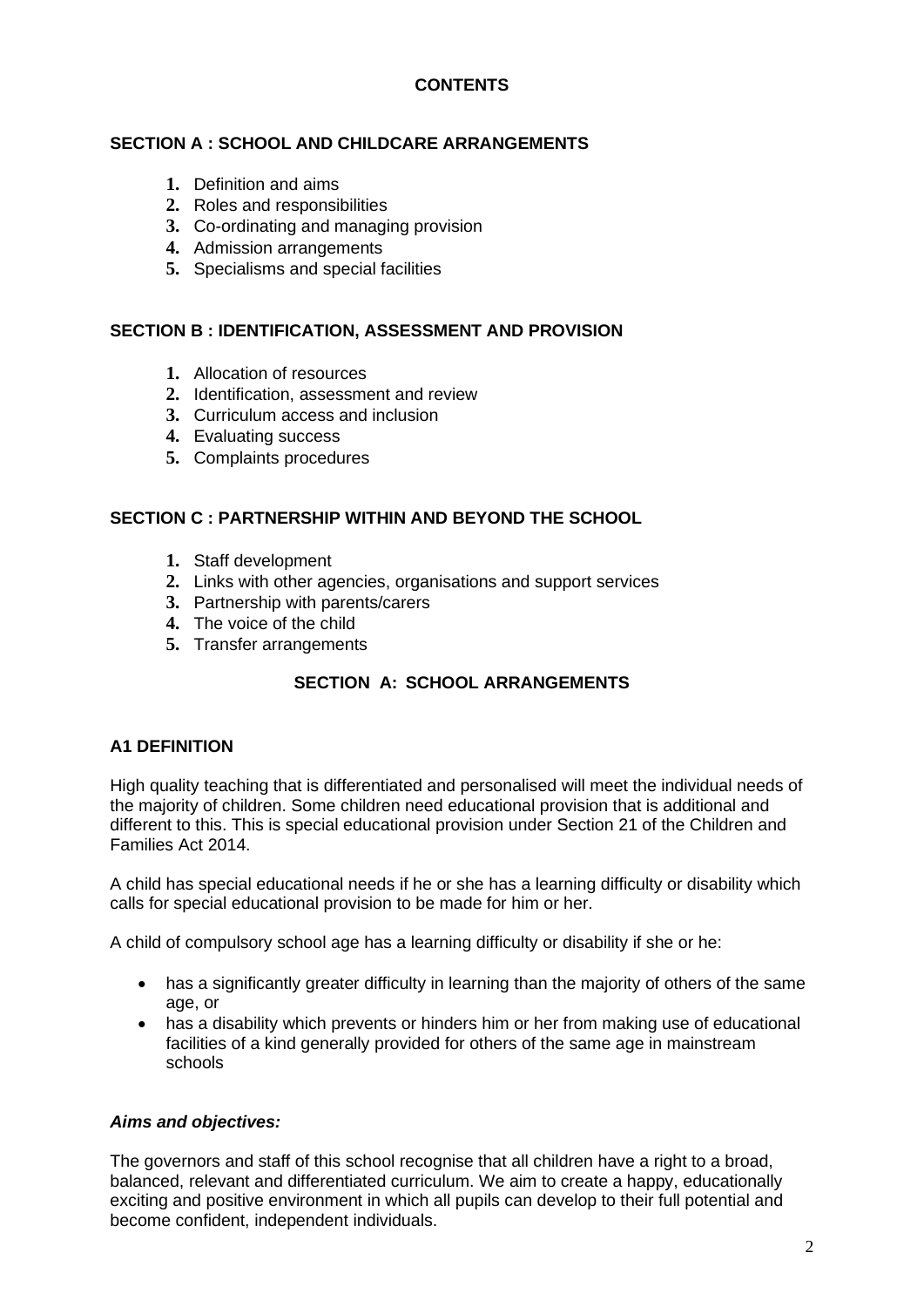We aim to:

- ensure that our curriculum is responsive to all children whatever their individual need.
- promote positive attitudes and individual confidence, ensuring all children experience success.
- identify, assess, record and regularly review pupils' special educational needs.
- encourage parents/carers to be involved in planning and supporting at all stages of their child's development.
- make effective use of support services.

# **A2 ROLES AND RESPONSIBILITIES**

Provision for pupils with special educational needs is a matter for the school as a whole.

#### *Governors*

The Governors of the school, together with the Headteacher, have a legal responsibility for overseeing all aspects of the school's work, including provision for children with special educational needs, and for doing their best to ensure that the necessary provision is made for any pupil who has special educational needs. They should determine the school's general policy and approach to provision for children with special educational needs and establish the appropriate staffing and funding arrangements.

An appointed representative from the governing body is actively involved in self-review, with the Headteacher and SENCo, of the provision for children with special needs and implementation of the policy within the school.

#### *SENCo*

The Special Educational Needs Coordinator is Sophie Hill. She works closely with all staff, the Headteacher, parents/carers and outside agencies ensuring the best possible provision for children with special educational needs.

She is responsible for:

- overseeing the day-to-day operation of the school's SEND policy
- coordinating provision for children with SEND
- ensuring the involvement of parents/carers from an early stage and liaising with parents/carers of pupils with SEND
- advising on a graduated approach to providing SEND support, liaising with and advising other members of staff
- helping to identify children with special educational needs, assessing and planning for progress
- maintaining the school's special needs register
- acting as Designated teacher for looked after pupils with SEND
- advising on the deployment of the school's delegated budget and other resources to meet pupils' needs effectively
- liaising with early years providers, other schools, educational psychologists, health and care professionals, and independent or voluntary bodies
- being a key point of contact with external agencies, especially the local authority and its support agencies
- liaising with potential and next providers of education to ensure a pupil and their parents/carers are informed about options and a smooth transition is planned
- regularly liaising with the governors' representative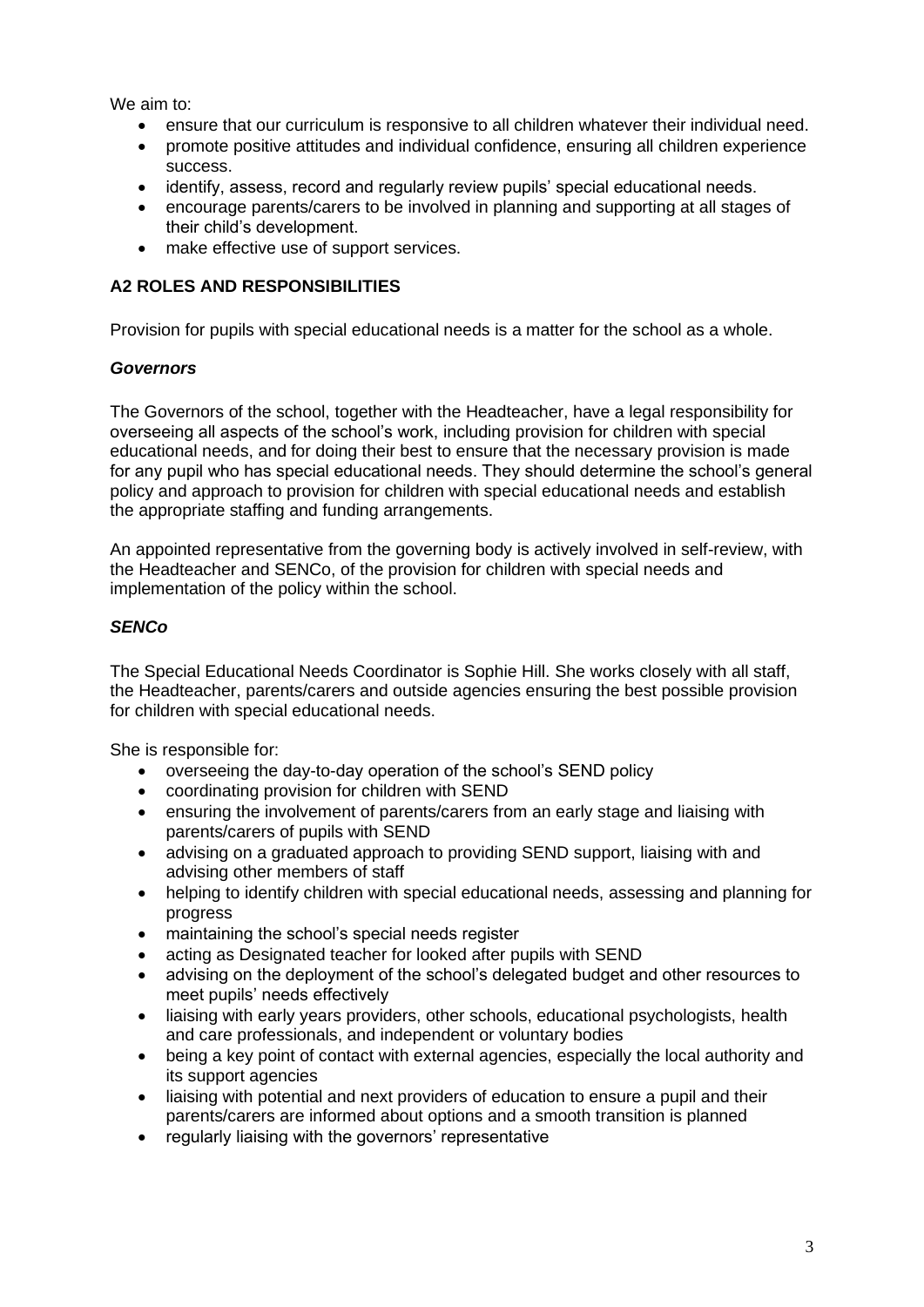#### *Headteacher*

The Headteacher has overall responsibility for the management of provision for children with special educational needs and keeps the governing body fully informed and works closely with the SENCo.

### *Teaching Staff and Teaching Assistants*

Class teachers are involved in the development of the school's SEND policy and implement the procedures for identifying, assessing and making provision for pupils with SEND, including planning for differentiation. The identification of SEND is built into the overall approach to monitoring the progress and development of pupils. Class teachers are responsible for working with children on a daily basis. Teachers work closely with teaching assistants to plan and assess the impact of support on children's engagement and progress in class.

#### **A3 CO-ORDINATING AND MANAGING PROVISION**

The SENCo meets with class teachers to give support and advice. SEND policy and provision are discussed regularly at both staff and SLT meetings in order to raise the achievement of children with SEND. Special needs provision is an integral part of the School Development Plan. The SENCo oversees the provision using provision mapping. The SENCo meets with staff to review progress and give advice. There is opportunity for informal daily contact between staff to discuss concerns.

Parents/carers are kept informed by class teachers and are encouraged to be involved in the support of their child whenever possible. The SENCo also liaises with parents/carers and pupils with Education, Health and Care Plans which are reviewed annually. Where there is a concern that parents/carers need extra support, the staff would refer them to Home School Links. The EHA process is used to identify areas for change and engage support from other professionals.

Rose Hill Primary School strives to be a fully inclusive school. It acknowledges the range of issues to be taken account of in the process of development. All pupils are welcome, including those with special educational needs, in accordance with the LA Admissions Policy. According to the Education Act 1996, (Section 316), the school will admit a child with a statement or Education, Health and Care Plan subject to the wishes of their parent/carer unless this is unsuitable to the child's age, ability, aptitude or special educational needs, or this is incompatible with the efficient education of other children, and there are no reasonable steps that can be taken to prevent the incompatibility.

# **A5 SPECIALISMS AND SPECIAL FACILITIES**

Children's specific needs are discussed with parents/carers when admission to school is requested. The previous school and support agencies are contacted should this be appropriate. All staff have responsibility for teaching children with learning difficulties/disabilities and should any specialist advice be required, this will be arranged.

Where a child has a disability the SENCo and class teachers make sure that all adults are informed about effective management strategies and that other children are made aware as appropriate. Advice is sought from outside agencies on how best to provide for the child's needs and this advice is accessible to the adults working with the child through their class SEND file. Arrangements are made to allow as much independence as possible, but with support available as and when necessary (see Health and Safety Policy).

The SENCo and Governor with responsibility for Special needs liaise regularly to discuss provision within the school for all children with SEND.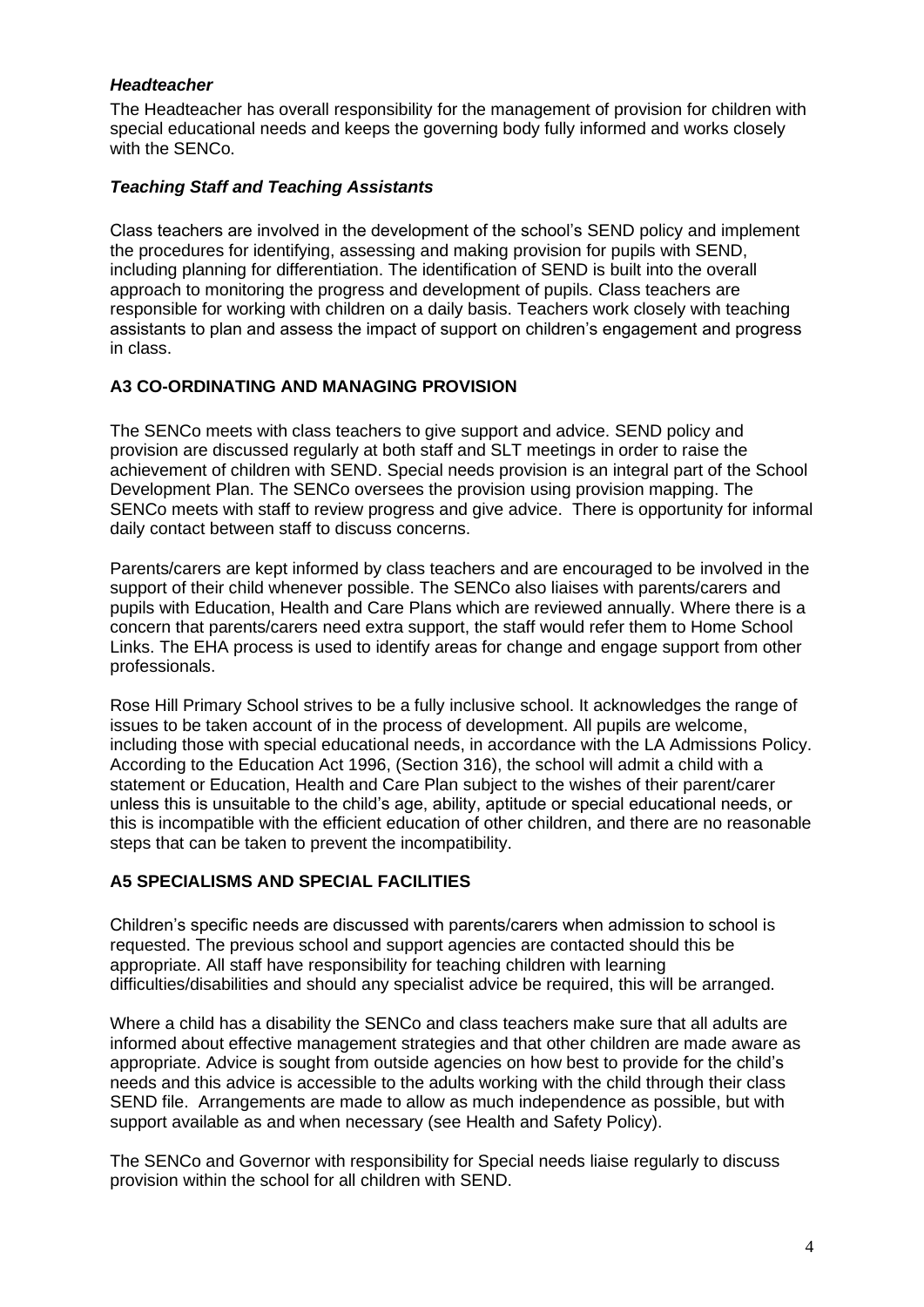### **Specialist training among the staff**

Staff training is undertaken in various aspects of SEND according to the needs of the children to ensure that the provision made and support given to pupils is appropriate and effective. The training needs of the staff including TAs are reviewed as part of the CPD process in school.

#### **SECTION B: IDENTIFICATION, ASSESSMENT AND PROVISION**

#### **B1 ALLOCATION OF RESOURCES**

All schools in Oxfordshire receive funding for pupils with SEND in three main ways:

- The base budget (element 1 funding) covers teaching and curriculum expenses as well as the cost of the SENCo.
- The notional SEND budget (element 2 funding) covers the additional educational support required.
- Specific funds may be allocated to pupils with statements or Education, Health and Care Plans.

Rose Hill Primary School, as part of normal budget planning, has a strategic approach to using resources to support the progress of pupils with SEND. Where the cost of special educational provision required to meet the needs of an individual pupil exceeds this threshold, schools are not expected to meet the full costs of more expensive special educational provision from their core funding. The Local Authority may provide top-up funding.

#### **B2 IDENTIFICATION, ASSESSMENT AND REVIEW**

The progress of the children is assessed at regular intervals by staff as part of the school's tracking process (see Assessment, Recording and Reporting Policy, and Equal Opportunities Policy). Where progress is slow, the first response is high quality targeted teaching. Slow progress and low attainment do not necessarily mean that a child has SEND. All those working with children are alert to emerging difficulties and respond early. In deciding whether to make special educational provision, the Headteacher and SENCo consider all the information gathered from within the school about the pupil's progress, alongside national data and expectations of progress.

Where more specific assessment is deemed to be necessary, this will be carried out by the SENCo, who may then involve other professionals from outside the school. The information gathering will include an early discussion with the pupils and their parents/carers. Rose Hill Primary School recognises that parents/carers know their children best and we ensure we listen to and understand when parents/carers express concerns about their child's development. Consideration of whether special educational provision is required starts with the desired outcomes, including the expected progress and attainment and the views and wishes of their parents/carers.

When a child is identified as needing SEND support, school employs a graduated approach of Assess-Plan-Do-Review adopting the recommended model for Special Educational Needs as set out in the Code of Practice (DfE 2014). The LA SEN Guidance is used as a guide for the identification, assessment and provision for SEND, and the forms provided are used for record-keeping. A register of pupils with SEND is kept as a legal requirement.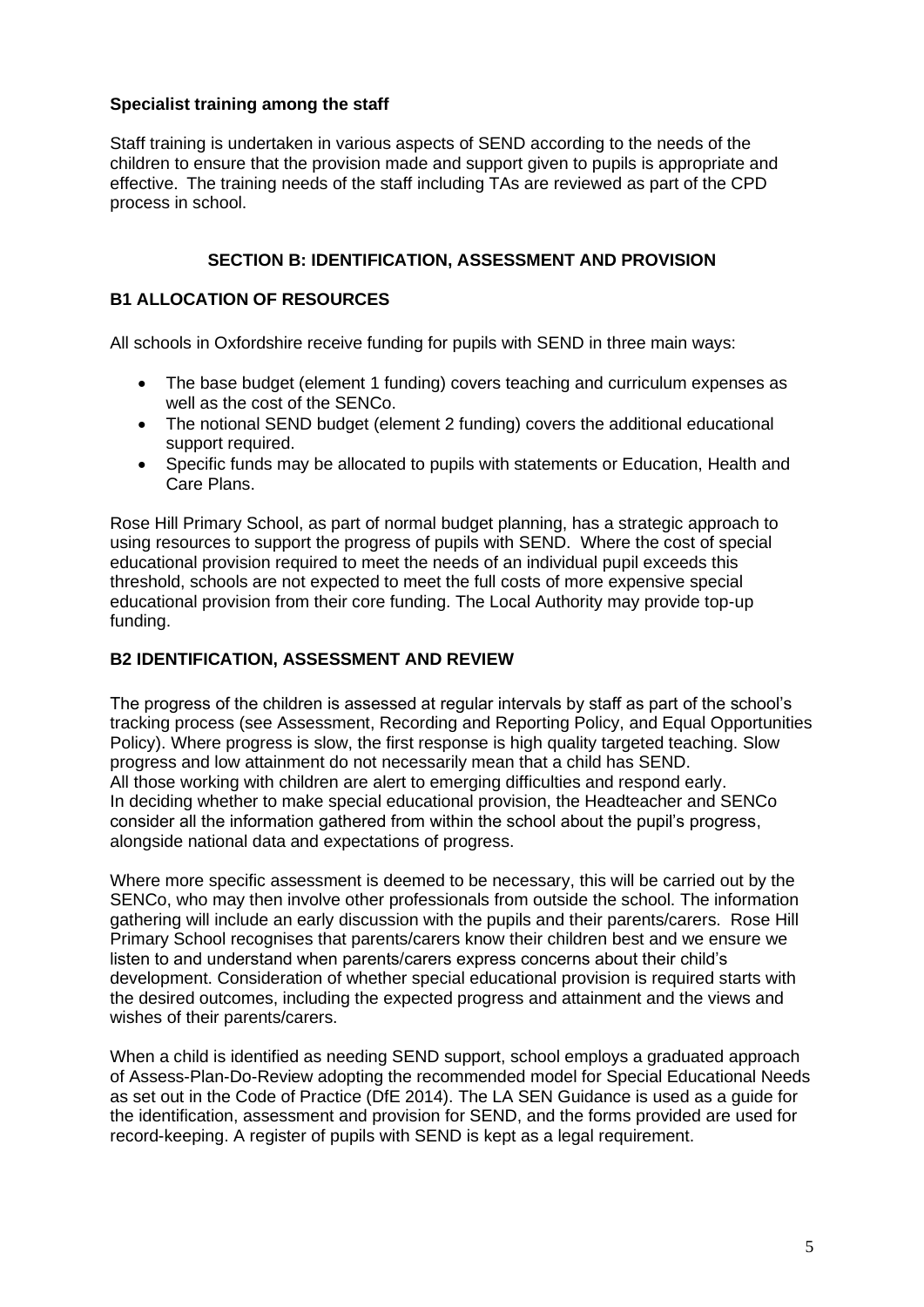Criteria for identifying SEND may include:

- A child's early history and/or parent/carer concern
- Low entry profile
- Low Foundation Stage profile
- A pupil's lack of progress despite receiving a differentiated curriculum
- Low achievement in the National Curriculum i.e. significantly below the suggested level for their age
- Requiring greater attention in class due to behavioural/learning difficulties
- Requiring specialist material/equipment or support for sensory/physical problems

The SENCo and the class teacher, together with specialists, and involving the pupils, parents/carers, consider a range of teaching approaches, appropriate equipment, strategies and interventions in order to support the child's progress. Outcomes are agreed and progress reviewed regularly.

Where, despite the school providing SEND support, a child has not made expected progress, school and parents/carers may consider requesting an Education, Health and Care assessment by the local authority. The LA will expect to see evidence of the action taken by the school as part of SEND support.

Reviews of children with SEND support are held each term and led by the class teacher. They provide an opportunity for parents/carers to share their concerns and, together with the child and teacher, agree outcomes for the pupil.

# *Provision*

Provision for children with SEND is additional to or different from those provided as part of the school's usual differentiated curriculum and strategies. It is a graduated response to children's individual needs. Such provision is recorded on the SEN outcomes.

#### *Categories of Special Educational Need*

Children's needs and requirements fall into four broad areas, but individual pupils may well have needs which span two or more areas. For example, a pupil with general learning difficulties may also have communication difficulties or a sensory impairment.

| $\bullet$ | Communication and interaction:                       | Speech, Language and Communication needs<br>Autistic Spectrum Disorder including Aspergers<br>and Autism                                                                                           |
|-----------|------------------------------------------------------|----------------------------------------------------------------------------------------------------------------------------------------------------------------------------------------------------|
| $\bullet$ | Cognition and Learning:                              | Learning difficulties<br>Specific Learning Difficulties e.g. dyslexia,<br>dyspraxia, dyscalculia                                                                                                   |
| $\bullet$ | Social, emotional and mental<br>health difficulties: | Behaviour reflecting underlying underlying<br>mental health difficulties (e.g. anxiety,<br>depression). Attention deficit disorder, attention<br>deficit hyperactive disorder, attachment disorder |
| $\bullet$ | Sensory and/or physical needs:                       | <b>Hearing Impairment</b><br>Visual impairment<br>Physical disability<br>Multi-sensory impairment                                                                                                  |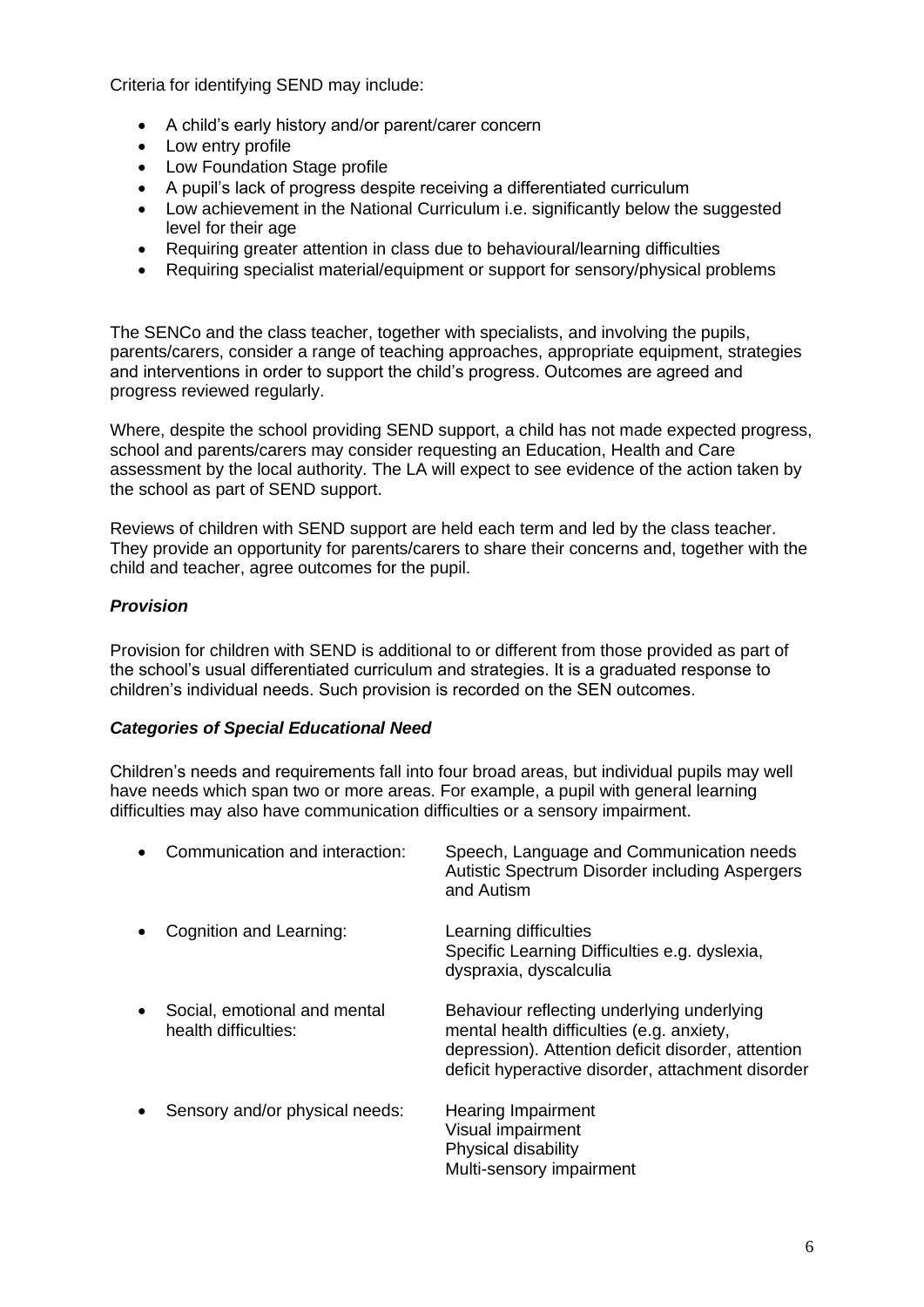#### **Supporting pupils with medical conditions**

Where children with SEND also have medical needs, their provision is planned and delivered in a co-ordinated way with the healthcare plan. School has regard for the statutory guidance supporting pupils at school with medical conditions (DfE, 2014). See the Supporting pupils with medical conditions policy.

# **B3 CURRICULUM ACCESS AND INCLUSION**

Rose Hill Primary School strives to be an inclusive school, engendering a sense of community and belonging through its

- inclusive ethos
- broad and balanced curriculum for all pupils
- systems for early identification of barriers to learning and participation
- high expectations and suitable targets for all children

# **B4 EVALUATING SUCCESS**

Parents/carers, staff and pupils meet regularly, both formally and informally, to plan outcomes, revise provision and celebrate success.

The success of the school's SEND Policy and provision is evaluated through:

- Monitoring of classroom practice by SENCo and subject coordinators
- Analysis of pupil tracking data and test results for individual pupils

- for cohorts

- Value-added data for pupils on the SEND register
- Monitoring of procedures and practice by the SEND governor three times a year
- School self-evaluation
- Monitoring the quality of inclusion plans and individual provision at review meetings
- The SIP

# **B5 COMPLAINTS PROCEDURES**

If a parent/carer is concerned about SEND provision for their child, initial contact should be made with the class teacher. A meeting will be arranged, which may include the Headteacher and/or SENCo, to discuss the concern. Parents/carers can request an appointment with the Headteacher directly. SENDIASS is available to support parents/carers in meetings concerning their child's progress and welfare.

In the event of a formal complaint concerning SEND provision, parents/carers are advised to contact the Headteacher and follow the Oxfordshire LA procedure in the first instance. Parents/carers may also contact the Governing Body. Government publications regarding parents'/carers' rights are available in school.

# **SECTION C: PARTNERSHIP WITHIN AND BEYOND THE SCHOOL AND CHILDCARE**

# **C1 STAFF DEVELOPMENT**

The school and childcare are committed to gaining further expertise in the area of Special Needs education. Current training includes school-based whole school INSET, training sessions for TAs and lunchtime supervisors, SENCo and TA group meetings, attendance at County meetings and the reading and discussion of documents on SEND. Individual staff development is provided by various higher education institutions. Staff meetings are arranged to respond to the particular needs of the school.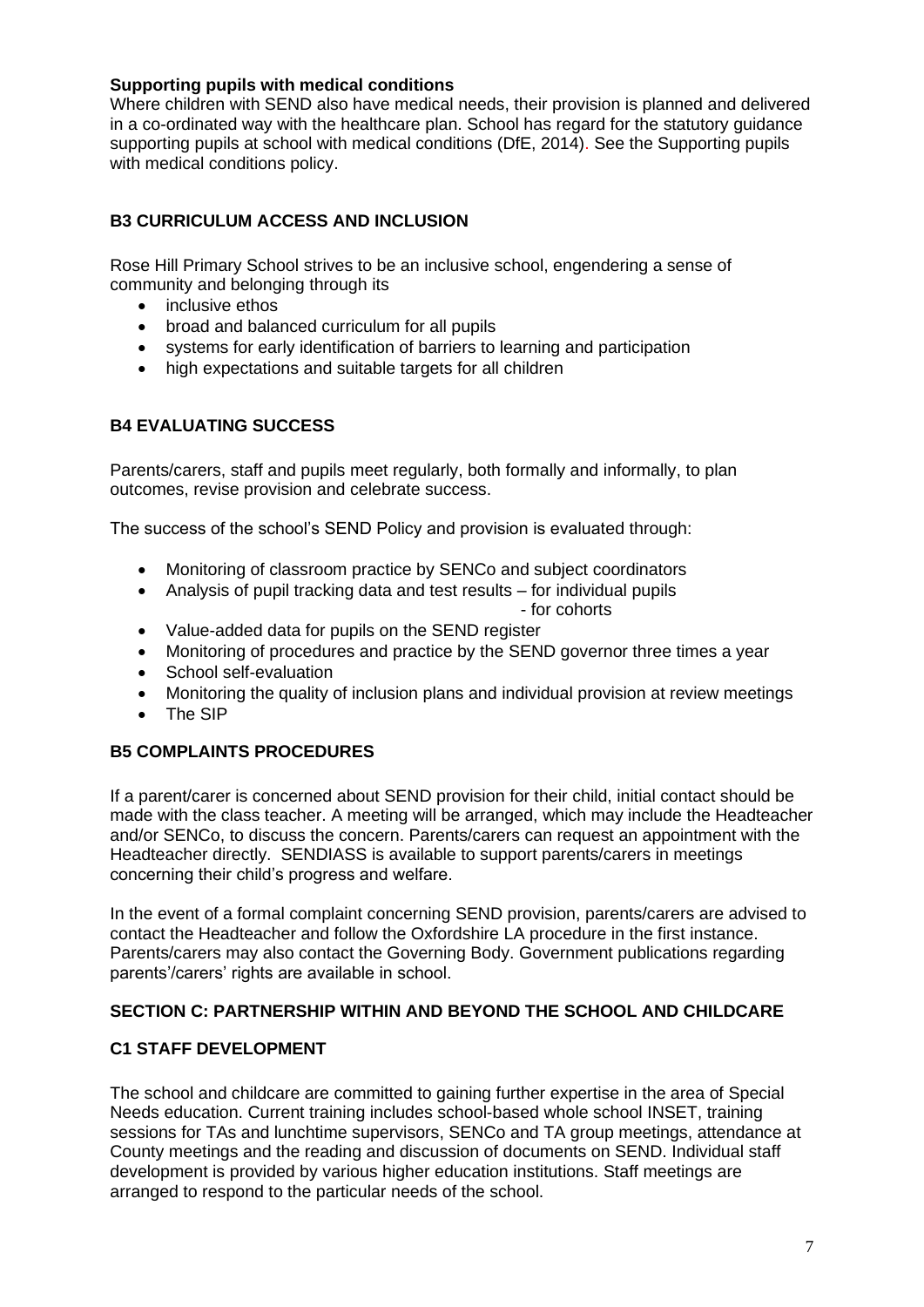Arrangements for the induction of NQTs and new staff into the school's policy and SEND procedures are detailed in the Staff Handbook.

#### **C2 LINKS WITH OTHER AGENCIES, ORGANISATIONS AND SUPPORT SERVICES**

The school is able to call upon the expertise of a wide range of support services. These support services are consulted after consultation with the Headteacher or SENCo, and with the full agreement of parents/carers. For assessment and advice from most of these services a request form must be filled in first, then additional information may be required e.g. the service's own checklist, and information about strategies already in use. The SENCo holds contact addresses and request forms for other agencies and support services.

#### **C3 PARTNERSHIP WITH PARENTS/CARERS**

Our school believes that good communication between parents/carers and staff is essential so that parents/carers can share their knowledge and expertise about their child. This is important in enabling children with special educational needs to achieve their potential. Parents/carers are always welcome to visit the school to discuss any concerns about their child with the class teacher, at a mutually agreed time. There is opportunity for parents/carers to discuss their child's needs, progress and strengths at Parents/Carers meetings. Parents/carers are involved in the initial identification of their child's needs and are always part of the review process to monitor provision and progress. Wherever possible, parents/carers are involved in any strategies instigated, and we aim to support parents/carers with their child's difficulties if necessary. Parents/carers are consulted and permission sought before involving outside agencies in the assessment of a child's progress or behaviour. Information about SENDIASS is given to parents/carers so they may use it if they wish, and information is available for parents/carers of children with learning difficulties/disabilities in school. Parents/carers have right of access to records concerning their child.

# **C4 THE VOICE OF THE CHILD**

All children are encouraged to participate in discussions about their learning and to feel that their views are valued right from the start of their education. At Rose Hill Primary School we encourage pupils to participate in their learning by being present for at least part of review meetings, depending on their level of maturity, to share their wishes and feelings with families and staff. This is difficult for some children, so it is important to recognise success and achievements as part of the review process as well as addressing any difficulties. Children are encouraged to take part in the reviews and be part of the evaluation of their successes and needs.

#### **C5 TRANSFER ARRANGEMENTS**

The SENCo, class teachers and Headteacher liaise over the internal transfer of pupils with SEND. Placements are considered carefully in order to meet a child's particular needs, and pupils visit their new class before transfer.

Year 6 children transferring to local Secondary Schools have the chance to visit the new school for a day. Representatives from the Secondary Schools visit to talk with the children. The SENCo and Year 6 teachers liaise over the transfer procedure and when transfer is local, meetings are arranged between the appropriate staff. At all times of transition, SEND information is gathered together and records transferred to the new teacher or school.

For pupils with Education, Health and Care Plans, the child's statement should be amended in the light of recommendations of the annual review by 15th February in the year of transfer to ensure that time is available to make necessary transfer arrangements re/needs and